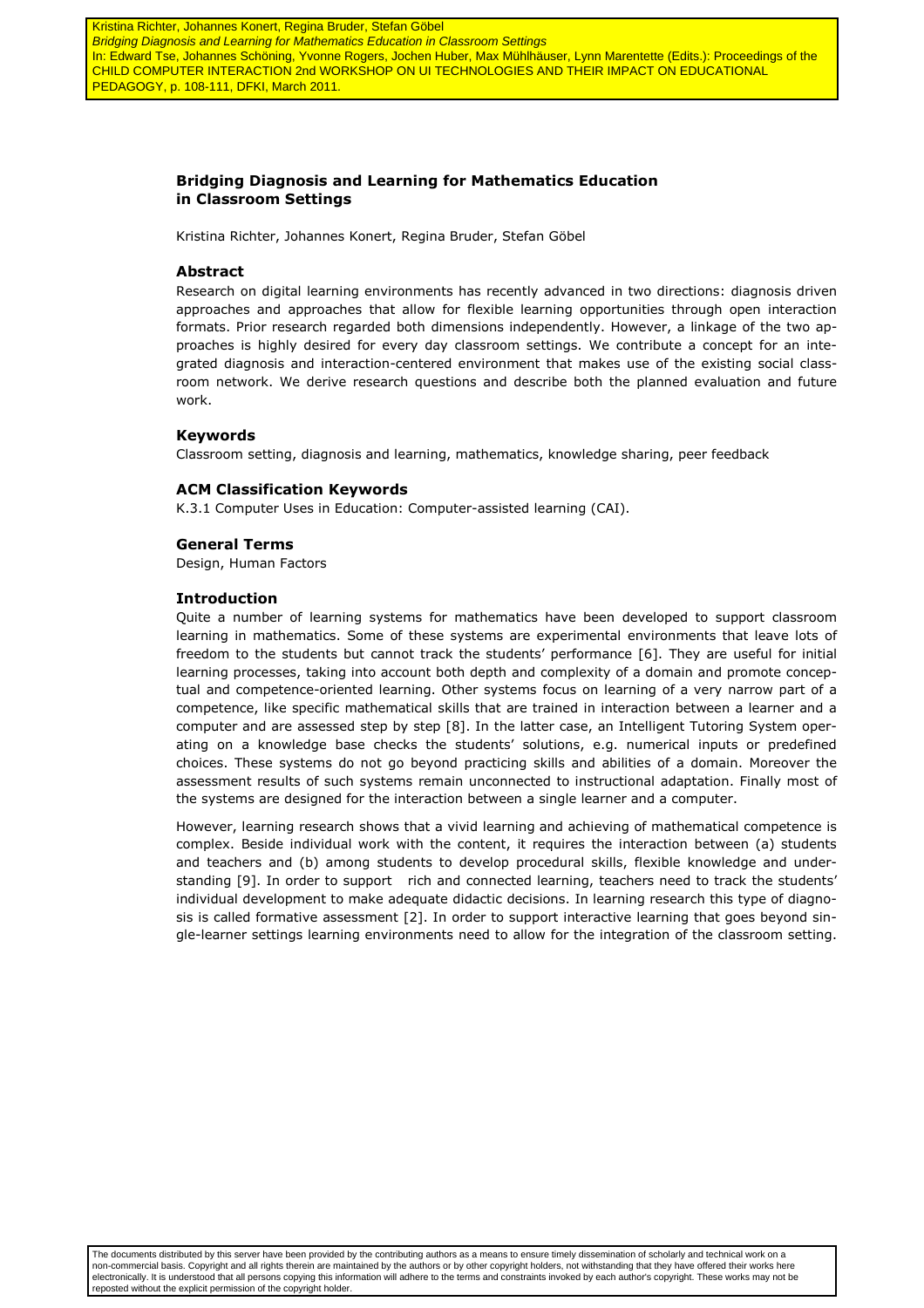Current computer-based tools for educational support that allow for diagnostic assessment lack (i) the integration of depth and complexity of a domain, (ii) the support for interaction between students and teachers and among peers and (iii) the flexible adaptation to specific classroom's situation [8,10]. In order to address those shortcomings, three requirements can be deduced: (1) concepts that address a rich concept of learning while keeping track of the student's performance, (2) beneficial integration of computer-based and human-based activities and (3) flexible entanglement of diagnosis and instruction.

In this paper, we contribute PEDALE (Peer-based Diagnostic And Learning Environment), an integrated concept for teaching and learning of "Functions and Graphs" [1] in intermediate level mathematics education that addresses the aforementioned requirements. The rest of this paper is structured as follows: first we outline the concept of PEDALE and discuss its characteristics. We then deduce open research questions and conclude the paper with outlining an evaluation concept.

# **Concept**

PEDALE, a peer-based diagnostic and learning environment, aims at bridging diagnosis and learning in computer-supported classroom settings. It uses a sophisticated model for the diagnosis and development of competencies of "Functions and Graphs" as a fundament. The characteristics of PEDALE are aligned alongside three different design dimensions:

### *(1) A rich learning concept while keeping track of the students' performance*

A model of competence development and diagnosis is used as a fundament for the computer-supported learning environment. The model results from a 3-year research project and is carefully reviewed and empirically validated. It covers the competence development of lower secondary class students in the domain of "Functions and Graphs" [1]. The focus is on the heuristic use of basal mathematical representations, i.e. numeric, graphic, algebraic and verbal representation (*n*, *g*, *a*, *v*) and the transfer between them as a key to mathematical problem-solving and modeling. The model covers the competence of transferring between mathematical representations on different levels of activity. The HEUREKO model was worked out according to extensive empirical research based on a pool of 80 task items tested with a sample of 872 students. Rasch analyses showed that a four-dimensional model (*n*, *g*, *a*, *v*) with three levels of activity (identifying, realizing and explaining & reasoning) serves as the best predictor [1]. The first two levels of activity (identifying and realizing) can be automatically analyzed by a computer.<br>Figure 1: Peer-assessment interface with a



solved problem and a review template. The template contains both open and closed questions. Moreover, it allows peers to directly comment on the sketched approach.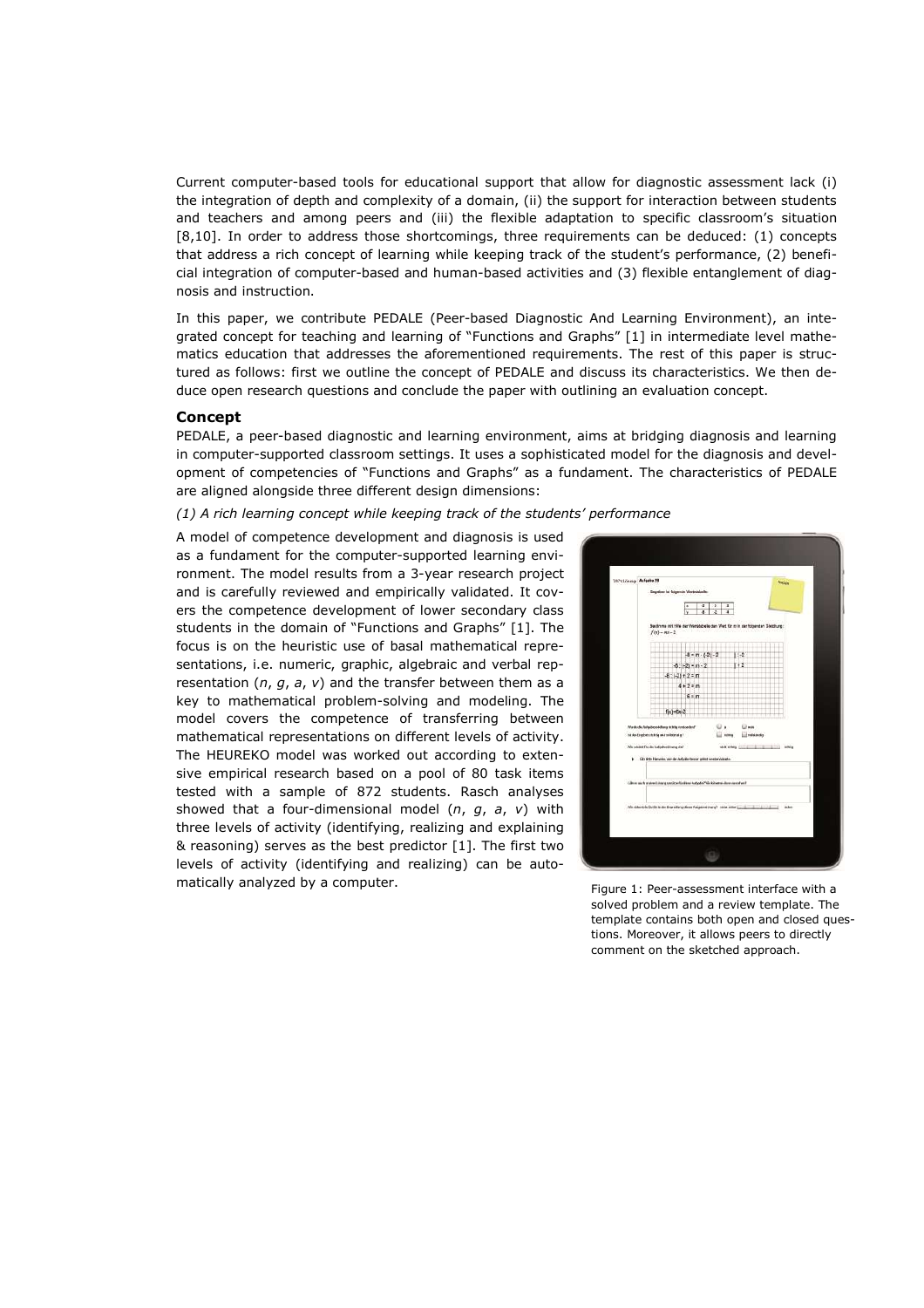# *(2) Entanglement of individual learning, teacher-student interaction and peer interaction*

The higher level questions (explaining & reasoning) cannot be assessed automatically. Tasks of that level are generated from the previous tasks and are given to peers as so-called solved problems [5]. This new type of task is an enhancement of the existing item pool and competence model. It prompts students to compare and evaluate the peers' solutions regarding quality, correctness and alternative solutions. This can be carried out directly in-class using for instance novel mobile devices. Featuring a large screen and convenient input capabilities, such devices allow peers to efficiently interact with the overall system even in-situ. Figure 1 shows an interface mock-up for the iPad. Previous task solutions are now given to the students for a review (see Fig. 2).

Peer review allows for open question formats and the expression of students' individual concepts of mathematical content. This further supports teachers diagnosing deeply and individually by documenting students' reflection on solved problems. Teachers can re-trospect students' answers on two diagnostic levels (problem solution and evaluation of a peer's problem solution).

For learning, there are three more benefits: First, learning takes place while viewing other student's solutions and reflecting the own approaches. Second, the own knowledge can be set in relation to others' know-ledge and to a problem solution a student was not aware of. While being taught by peers and by teaching peers, students practice Learning by Teaching [4]. Third, students gain higher skills in self-regulated learning and social competencies by giving and recei-ving feedback, sharing knowledge and using group structures.

*(3) Bridging of diagnoses and corresponding instruction* 

PEDALE aggregates relevant diagnostic data to help teachers decide the next instructional steps. The technical environment allows for diagnosis and diagnostic documentation as well as learning units within one application. Our solution is an authoring software (based on StoryTec [3]) that allows teachers without programming



Figure 2: The model of interaction with PEDALE

skills to create own content for test units. The application's behaviour can be configured for different requirements of the target class (e.g. types of tasks and adaption behaviour). The application comes with a player (BatCave [7]) for running the environment, the user data and providing individual quantitative measures and qualitative information to teachers.